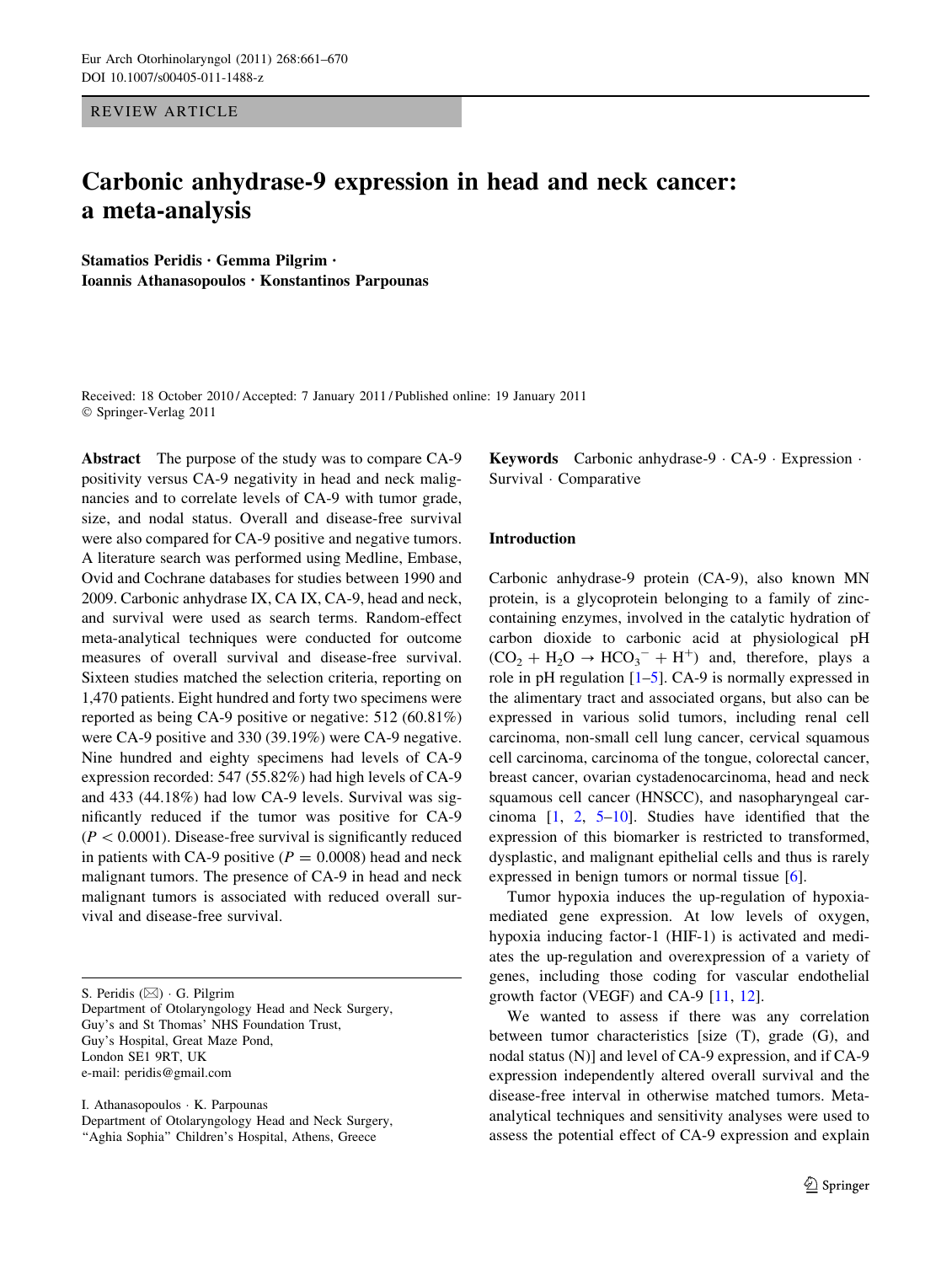potential differences between the study methodologies and selection criteria.

## Methods

#### Study selection

A literature search was performed using Medline, Embase, Ovid and Cochrane databases for studies between 1990 and 2009 that compared CA-9 positive  $(+)$  versus negative  $(-)$ tumors, and high tumor CA-9 levels versus low on overall and disease-free survival for any head and neck malignant tumor. The following MeSH search headings were used: carbonic anhydrase-9, head and neck malignant tumors, overall survival, disease-free survival, and comparative studies. The following text searches and search headings and their combinations were used: carbonic anhydrase IX, CA IX, CA-9, head and neck, and survival. The related articles function was used to broaden the search, and all abstracts, studies, and citations scanned were reviewed. No language restrictions were imposed. The references from articles also were used. The date of the most recent search was 10th April 2010.

# Definitions

Mouse monoclonal antihuman CA9 antibody M75 was used for the detection of CA-9 by all investigators. Reactivity or absence of CA-9 immunohistochemical staining was considered as CA-9  $(+)$  and CA-9  $(-)$ , respectively; the percentage of tumor cells positive for CA-9 in the whole tumor section was used to determine whether CA-9 levels were high or low. Each study determined their own cut-off value based on the mean staining percentage (for the cut-off value used by each author please refer to Table [1](#page-2-0)).

### Data extraction

Two reviewers (SP and IA) independently performed the search as well as reviewing and extracting the following data according to the pre-specified protocol. Data were collected concerning first author, year of publication, study population characteristics, study design, inclusion and exclusion criteria, number of subjects, length of follow-up, and long-terms outcome. Areas of conflicts between the reviewers were subsequently discussed and there was 100% agreement on the final interpretation of the data.

# Inclusion criteria

low (different cut-offs were allowed) and report at least one of the outcomes of interest.

# Exclusion criteria

Studies were excluded from the analysis if the outcomes of interest were not clearly reported, there were animal studies or it was impossible to extract or calculate the appropriate data from the published results. When the same institution reported two studies, either the one of better quality or the one most recent publication was included unless the study outcomes were mutually exclusive or measured at different intervals.

# Outcomes of interest

We were interested in the following outcomes:

- 1. CA-9 expression CA-9  $(+)/(-)$  and CA-9 high/low at different cut-offs for any head and neck malignant tumor.
- 2. CA-9 expression at tumor grade, T and N stages.
- 3. Long-term outcomes Impact of CA-9 expression on overall survival and disease-free survival of patients with any head and neck malignant tumor at maximal follow-up.

#### Statistical analysis

The meta-analysis was performed in line with recommendations from the Cochrane Collaboration and the Quality of Reporting of Meta-analyses (QUORUM) guidelines [\[13](#page-8-0), [14](#page-8-0)]. Statistical analysis of dichotomous variables was carried out using odds ratio (OR) as the summary statistic, whereas continuous variables were analyzed using the weighted mean difference (WMD) [\[15](#page-8-0)], both were reported with 95% confidence intervals (CI). The odds ratio represented the odds of an adverse event occurring in the CA-9  $(+)$  and CA-9 high compared with the CA-9  $(-)$  and CA-9 low group, respectively; whereas WMD summarizes the differences between the two groups with respect to continuous variables, accounting for sample size. For studies that presented continuous data as means and range values, the standard deviations (SD) were calculated using statistical algorithms and checked using bootstrap resampling techniques. An OR  $< 1$  favors the CA-9 (-) and CA-9 low group and the point estimate of the OR is considered to be statistically significant if the P value  $\leq 0.05$  and if the confidence interval does not include the value 1. In the tabulation of the results, squares  $(\blacksquare)$  indicate the point estimates of the risk factor (OR) with 95% CI indicated by horizontal bars. The diamond  $(\blacklozenge)$  represents the summary estimate from the pooled studies with 95% CI.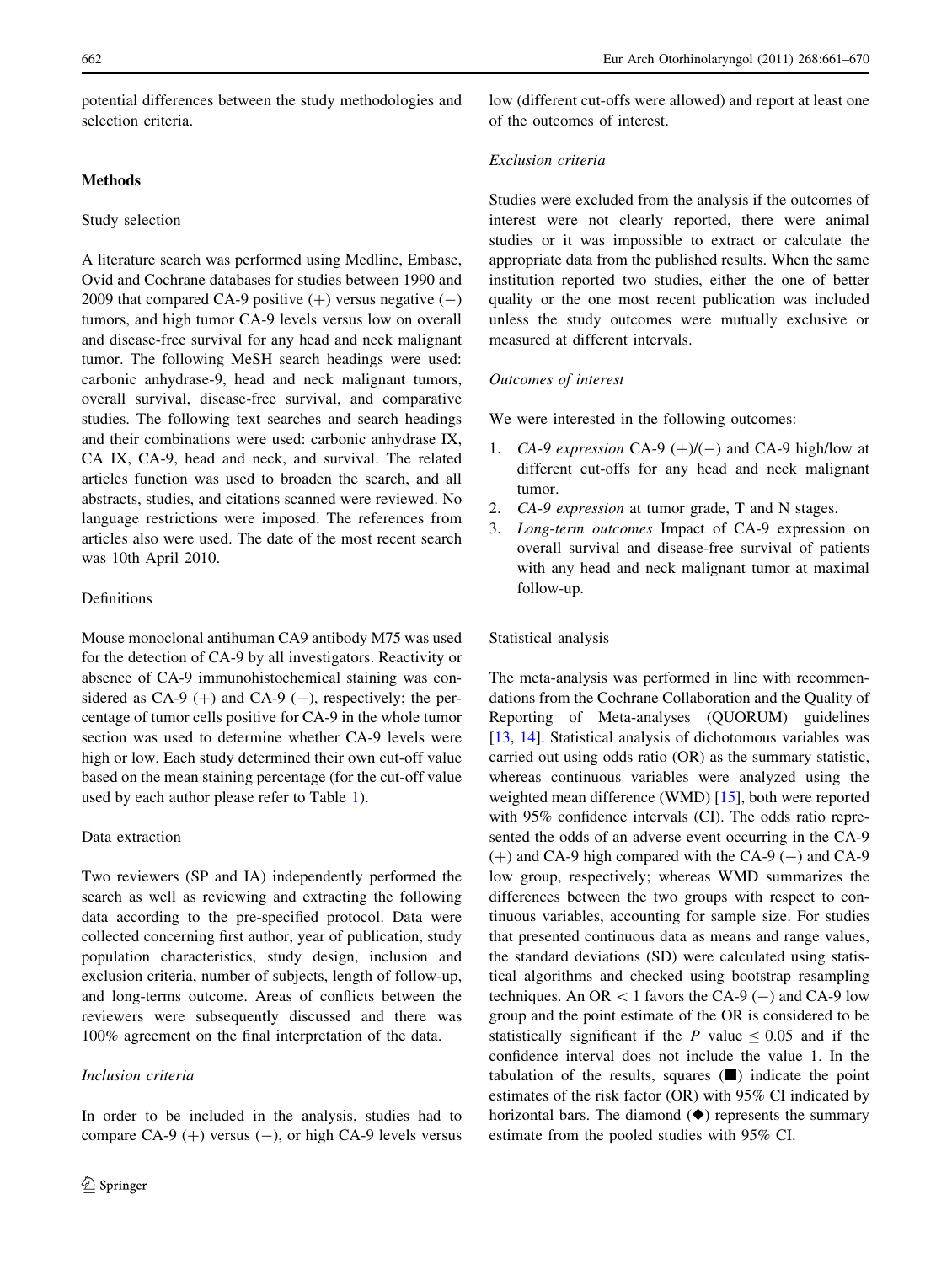<span id="page-2-0"></span>

| Study                                                         |             |                | Year Study type Number of patients |                 | Cut-off (%) Type of |                                                                                                                                                                                                                                  | Inclusion     | Exclusion Matching |                        | Follow-up,     | Study quality |
|---------------------------------------------------------------|-------------|----------------|------------------------------------|-----------------|---------------------|----------------------------------------------------------------------------------------------------------------------------------------------------------------------------------------------------------------------------------|---------------|--------------------|------------------------|----------------|---------------|
|                                                               |             |                | Carbonic anhydrase-9               |                 |                     | cancer                                                                                                                                                                                                                           | criteria      | criteria           | criteria               | range (months) | (star rating) |
|                                                               |             |                | $CA-9 (+)/(-)$<br>Total            | $CA-9$ high/low |                     |                                                                                                                                                                                                                                  |               |                    |                        |                | (Max 12)      |
| Koukourakis [19] 2003                                         |             | 75             | 20/55                              |                 |                     | <b>HNSCC</b>                                                                                                                                                                                                                     | 1,3,6         |                    | 3,4,5                  | $6 - 108$      | ******        |
| Hui [20]                                                      | RCT<br>2002 |                | 55/35                              |                 | 5%                  | <b>NPC</b>                                                                                                                                                                                                                       | 1,3,4,6       |                    | 3,4,5,6,8              | $6.2 - 74.5$   |               |
| Koukourakis [21]                                              | 2006        | 98             | 115/83                             | 115/83          | 10%                 | HNSCC                                                                                                                                                                                                                            | 1,2           |                    | 4,5,6                  |                | ******        |
| Winter $[22]$                                                 | 2005        | $\overline{5}$ |                                    | 94/57           | n.s.                | <b>HNSCC</b>                                                                                                                                                                                                                     | 2,5           | Ņ                  | 1,2,4,5,6              |                | ******        |
| Beasley [23]                                                  | 2001        | 20             | 69/8                               | 71/8            | 25%                 | <b>HNSCC</b>                                                                                                                                                                                                                     | 1,2,3,5,7     | $\overline{a}$     | 1,2,4,5,6              |                | *****         |
| Hoogsteen [24]                                                | 2005        | 68             |                                    | 13/39           | $75\%$              | HNSCC                                                                                                                                                                                                                            | 2,4,8,9,10,11 | 3,4,5              | 1,2,3,4,5,6            |                | *******       |
| Kim [25]                                                      | 2007        | 8              |                                    | 38/22           | 10%                 | Tongue cancer                                                                                                                                                                                                                    | 2,5           |                    | 1,2,3,4,5,6,7          | 4.1-117.1      | **********    |
| Jonathan [26]                                                 | 2006        | 58             |                                    | 29/29           | $6\%$               | HNSCC                                                                                                                                                                                                                            | 2,4,9,10,11   | 3,4,5,6            | 1,2,3,4,5,6            |                | ********      |
| Le $[27]$                                                     | 2005        | $\Xi$          | 51/41                              |                 |                     | HNSCC                                                                                                                                                                                                                            | 1,6,7         |                    | 1,2,4,5,6,7            |                | ******        |
| Eriksen [28]                                                  | 2007        | 198            | 108/42                             | 72/78           | 10%                 | HNSCC                                                                                                                                                                                                                            |               |                    | 3.4                    |                | *****         |
| Choi [29]                                                     | 2007        |                | 68/49                              |                 | 5%                  | Oral squamous cancer                                                                                                                                                                                                             |               |                    | 1,2,3,4,5,6,7          | $2 - 120$      | ******        |
| Nordsmark [30]                                                | 2007        |                |                                    | 31/26           | 10%                 | Head and neck cancer                                                                                                                                                                                                             | 2,3,8         |                    | 1,2,3,4,5,6            | $4 - 120$      |               |
| Koukourakis <sup>[31]</sup>                                   | 2008        | 39             |                                    | 23/16           | 10%                 | Head and neck cancer                                                                                                                                                                                                             | 2,11          |                    | 3,4,5,6                | $12 - 28$      | *******       |
| Schrijvers [32]                                               | 2008        |                |                                    | 39/52           | 12,5%               | Laryngeal cancer                                                                                                                                                                                                                 | 2,6           |                    | 1,2,3,4,5,6            | $1 - 119$      | **********    |
| Roh <sup>[33]</sup>                                           | 2008        | 43             | 26/17                              | 19/24           | 10%                 | Tongue cancer                                                                                                                                                                                                                    | 1,2,5         |                    | $1,2,3,4,5,6,7$ 37-123 |                | **********    |
| Koukourakis [34]                                              | ≃<br>2004   | 45             |                                    | 22/23           | 10%                 | Head and neck cancer                                                                                                                                                                                                             | 2             |                    | 4,5                    |                | *****         |
| R retrospective, RCT randomized control trial, P prospective, |             |                |                                    |                 |                     | n.s. not specified, HNSCC head and neck squamous cell carcinoma, NPC nasopharyngeal carcinoma                                                                                                                                    |               |                    |                        |                |               |
|                                                               |             |                |                                    |                 |                     | Inclusion criteria: 1, CA-9 (+)/(--); 2, CA-9 high/low; 3, no previous treatment; 4, no distant metastasis (M0); 5, surgical excision of tumor as primary surgery; 6, postoperative radiation<br>therapy; 7, postoperative chemo |               |                    |                        |                |               |
|                                                               |             |                |                                    |                 |                     | Exclusion criteria: 1, previous treatment for any head and neck cancer; 2, radiotherapy before surgery; 3, distant metastasis; 4, severe heart or lung disease; 5, severe stridor; 6, concurrent                                 |               |                    |                        |                |               |
| malignancy                                                    |             |                |                                    |                 |                     |                                                                                                                                                                                                                                  |               |                    |                        |                |               |

Matching criteria: 1, age; 2, sex; 3, follow-up; 4, M75 immunohistochemistry for CA-9 detection; 5, tumor site; 6, tumor stage; 7, American Joint Committee on Cancer staging (AJCC); 8, Ho Matching criteria: 1, age; 2, sex; 3, follow-up; 4, M75 immunohistochemistry for CA-9 detection; 5, tumor site; 6, tumor stage; 7, American Joint Committee on Cancer staging (AJCC); 8, Ho staging (AJCC); 8, Ho

Table 1 Characteristics of included studies

Table 1 Characteristics of included studies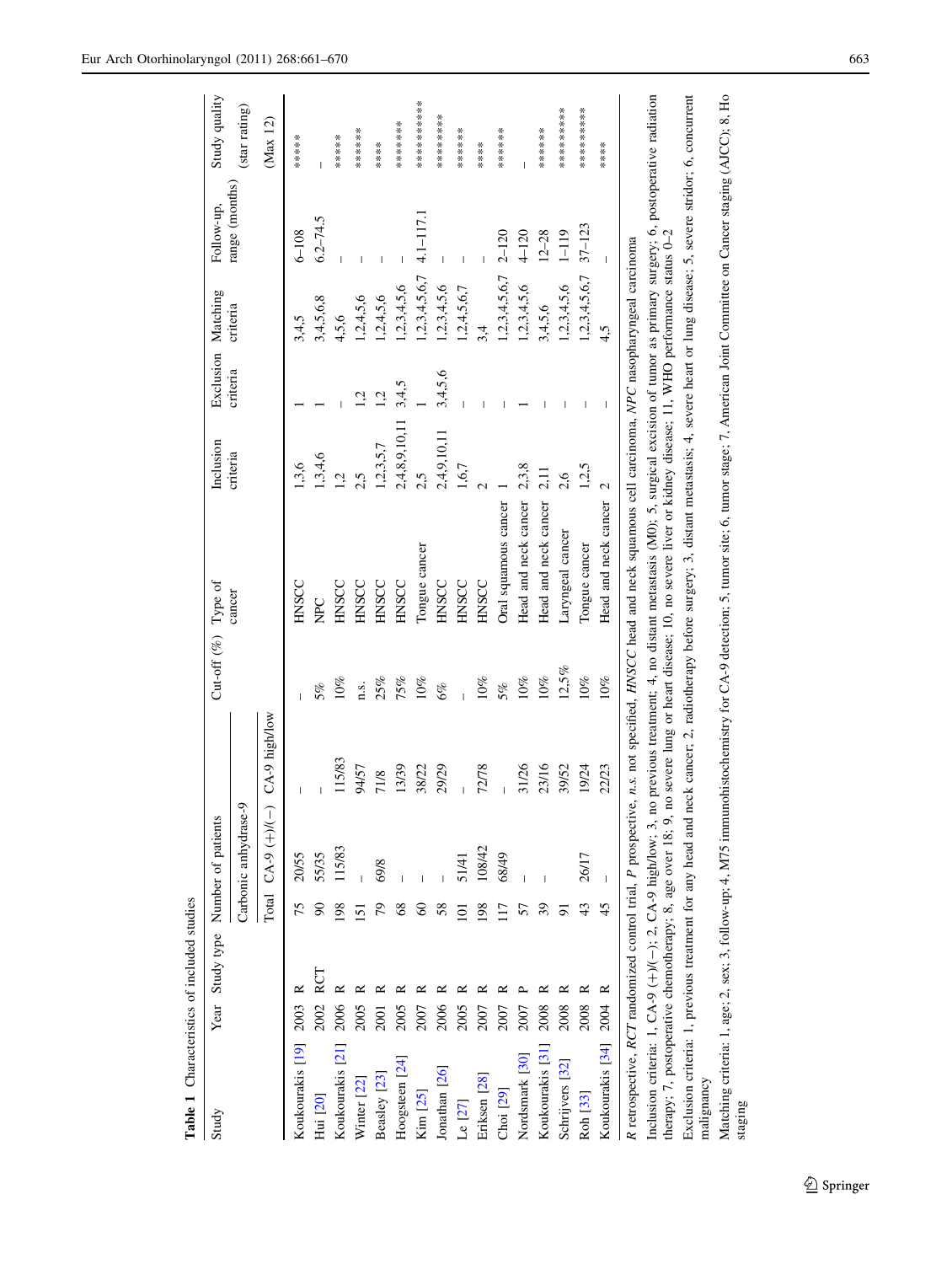664 Eur Arch Otorhinolaryngol (2011) 268:661–670

The Mantel–Haenszel method was used to combine the OR for the outcomes of interest using a ''random effect'' meta-analytical technique [\[15](#page-8-0), [16\]](#page-8-0). Yate correction was used for those studies that contained a zero in one cell for the number of events of interest in 1 of the 2 groups [\[17](#page-8-0)]. If there were no events for both groups, the study was discarded from the meta-analysis of that outcome.

Sensitivity analysis was performed to quantitatively assess heterogeneity (HG). Sensitivity analysis was undertaken using the following groups: (1) papers reporting more than 100 patients, (2) studies of higher quality with six or more stars (as assessed by the Newcastle–Ottawa scale) and (3) those published in or after 2006. Analysis was conducted using the statistical software Review Manager Version 5.0.24 for Macintosh (Review Manager (RevMan), Version 5.0. Copenhagen: The Nordic Centre, The Cochrane Collaboration, 2008).

#### Quality of the study

The quality of the studies was assessed using the Newcastle–Ottawa Scale with some modifications to match the needs of this meta-analysis [[18\]](#page-8-0). This was done by assessing patient's selection criteria, group comparability, and the outcome in the individual studies. A star rating of 0–12 was allocated to each retrospective study based on

these parameters. Two reviewers (SP and IA) assessed the quality of the studies. Where discrepancies arose, papers were re-examined and consensus was reached by discussion. Studies were considered high quality if they received six or more stars.

#### Results

# Studies selected

We identified 35 studies as potentially satisfying the inclusion criteria, which required comparison of outcomes between CA-9  $(+)$  versus CA-9  $(-)$  or CA-9 high level versus CA-9 low level for any head and neck malignant tumor. Of these, nine studies were excluded after the abstracts were reviewed and further ten studies were excluded after the full text was reviewed. A total of 19 studies were excluded because they did not meet the inclusion criteria. Consequently, 16 studies published between 2001 and 2009 were included in the analysis (Fig. 1) [[19–](#page-8-0)[34\]](#page-9-0).

Eight hundred and forty two specimens were reported as being CA-9 positive or negative: 512 (60.81%) were CA-9 positive and 330 (39.19%) were CA-9 negative [[19–](#page-8-0)[21,](#page-9-0) [23,](#page-9-0) [27–29](#page-9-0), [33](#page-9-0)]. 1,023 specimens had levels of CA-9 expression



Fig. 1 Study selection flow chart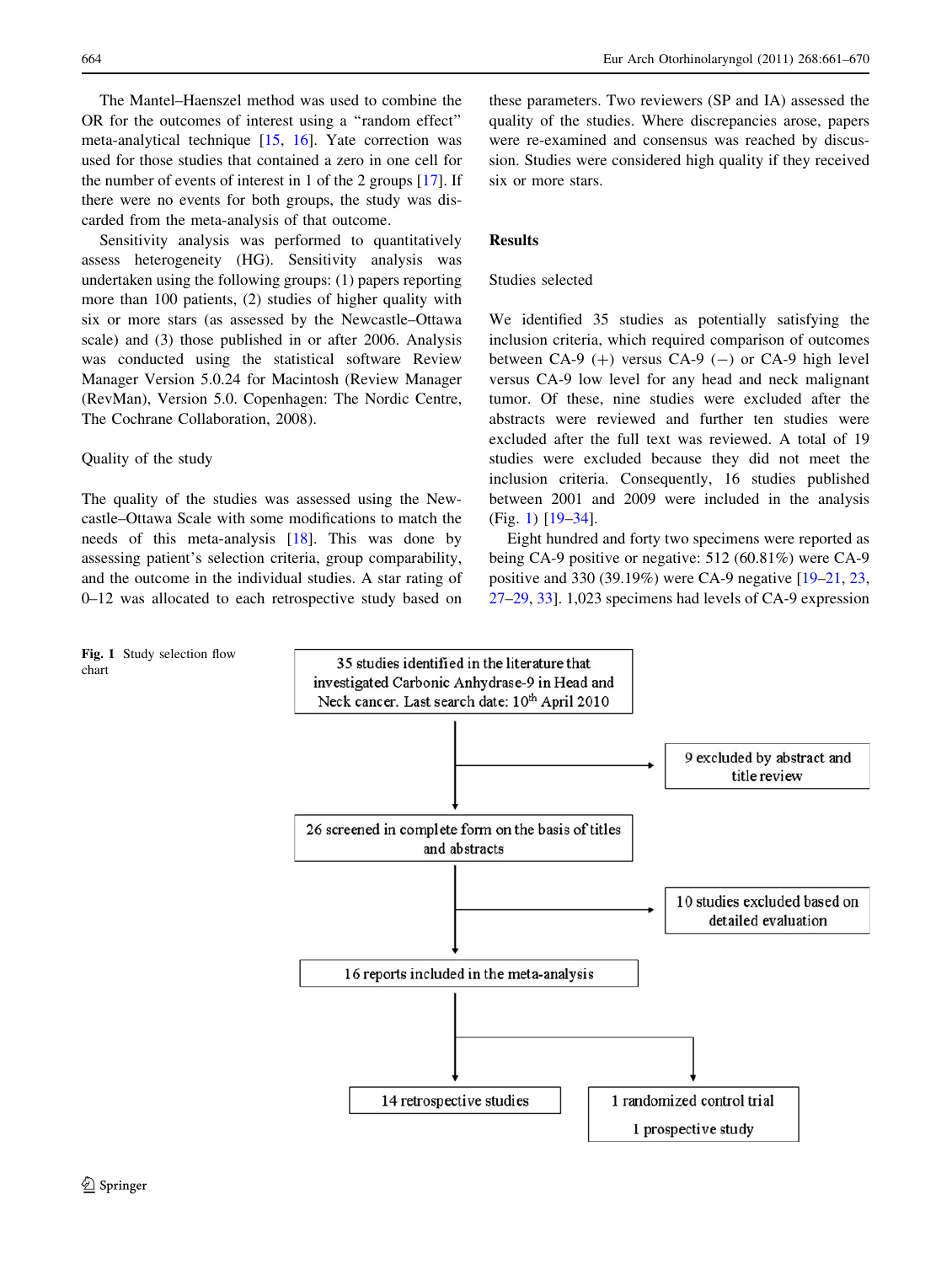recorded: 566 (55.33%) had high levels of CA-9 and 457 (44.67%) had low CA-9 levels. Different thresholds for high and low expression were used by different authors, ranging from 5 to 75% [\[20–26](#page-9-0), [28](#page-9-0), [30–34](#page-9-0)]. The population demographics, inclusion and exclusion criteria of the eligible studies are summarized in Table [1](#page-2-0). Where stated, follow-up ranged from 1 to 123 months. Nine studies [\[22](#page-9-0), [24–27](#page-9-0), [29,](#page-9-0) [31–33\]](#page-9-0) scored six or more stars on the modified Newcastle–Ottawa scale, nine were published from 2006 onward [\[21](#page-9-0), [25,](#page-9-0) [26,](#page-9-0) [28–33\]](#page-9-0), and five studies reported more than 100 patients [\[21](#page-9-0), [22](#page-9-0), [27–29](#page-9-0)]. All papers used mouse monoclonal antihuman CA-9 antibody M75.  $CA-9$  (+) is considered cases with positive reactivity to immunohistochemistry staining; whereas CA-9 high/low was identified by the intensity of staining and by the use of cut-offs. The outcomes of interest reported by each study are summarized in Table 2.

#### Meta-analysis of CA-9 expression (Fig. [2](#page-5-0)a, b)

 $CA-9$  (+)/(-) expression was reported in eight studies  $[19-21, 23, 27-29, 33]$  $[19-21, 23, 27-29, 33]$  $[19-21, 23, 27-29, 33]$  $[19-21, 23, 27-29, 33]$  $[19-21, 23, 27-29, 33]$  $[19-21, 23, 27-29, 33]$ . It was found that CA-9  $(+)$  is expressed in a significant proportion of resected head and neck malignant tumor specimens ( $P = 0.04$ ; OR 0.40; 95% CI 0.16–0.96). CA-9 levels did not vary significantly when using variable author specified cut-offs for high versus low levels of expression  $[21–26, 28, 30–34]$  $[21–26, 28, 30–34]$  $[21–26, 28, 30–34]$  $[21–26, 28, 30–34]$  $[21–26, 28, 30–34]$  $[21–26, 28, 30–34]$ ,  $(P = 0.23; OR)$ 0.66; 95% CI 0.34–1.30). When using a fixed threshold  $(\leq 30\%$  [[21,](#page-9-0) [23,](#page-9-0) [25](#page-9-0), [26,](#page-9-0) [28](#page-9-0), [30–34\]](#page-9-0), and  $\leq 10\%$  [21, 25, 26, [28,](#page-9-0) [30–34](#page-9-0)] to symbolize a low level of expression), there

was still no significant difference in the frequency of high versus low levels of CA-9 expression in the tumor specimens.  $(P = 0.07; \text{ OR } 0.52; 95\% \text{ CI } 0.26-1.04 \text{ and}$  $P = 0.14$ ; OR 0.76; 95% CI 0.53–1.10, respectively).

Meta-analysis of CA-9 on tumor size (T), nodal status (N), and tumor grade (G)

When comparing level of CA-9 expression and tumor size, low levels of CA-9 are more likely to be found in smaller tumors (T1/2,  $P = 0.01$ ; OR 1.91; 95% CI 1.41-3.22) [[25,](#page-9-0) [26](#page-9-0), [28\]](#page-9-0), whereas high levels of CA-9 are more likely to be found in larger tumors (T3/4,  $P = 0.01$ ; OR 0.52; 95% CI  $(0.31-0.88)$  [ $25, 26, 28$  $25, 26, 28$  $25, 26, 28$ ]. There was no significant difference between high and low levels of CA-9 either in tumors that did not have nodal spread  $(N = 0, P = 0.82; \text{ OR } 0.92;$ 95% CI 0.44-1.93) [[25,](#page-9-0) [26\]](#page-9-0), or in tumors with associated lymph node involvement ( $N > 1$ ,  $P = 0.28$ ; OR 1.31; 95% CI 0.80–2.14) [\[25](#page-9-0), [26](#page-9-0), [28\]](#page-9-0). Equal results were achieved for CA-9 high/low expression on low (G1/G2) and high (G3/ G4) tumor grades. There was no significant difference in levels of CA-9 expression according to the tumor grade [low tumor grade (G1/G2,  $P = 0.07$ ; OR 1.99; 95% CI 0.94–4.20) and high tumor grade (G3/G4,  $P = 0.49$ ; OR 2.54; 95% CI 0.18–35.25)].

#### Meta-analysis of long-term outcomes

Four studies [[20,](#page-9-0) [21,](#page-9-0) [27](#page-9-0), [29](#page-9-0)] reported on overall survival comparing CA-9  $(+)$  versus  $(-)$  tumors, which was found

**Table 2** Outcomes of interest of included studies comparing CA-9  $(+)/(-)$  and CA-9 high/low

| Outcome of interest                              | No of studies | No of patients | OR/WMD | 95% CI         | P value  | $HGP$ value |
|--------------------------------------------------|---------------|----------------|--------|----------------|----------|-------------|
| CA-9 expression                                  |               |                |        |                |          |             |
| CA-9 $(+)/(-)$ expression                        | 8             | 842            | 0.40   | $0.16 - 0.96$  | 0.04     | < 0.00001   |
| CA-9 high/low expression (all cut-offs)          | 11            | 978            | 0.66   | $0.34 - 1.30$  | 0.23     | < 0.00001   |
| CA-9 high/low expression (cut-offs $<$ 30%)      | 9             | 777            | 0.52   | $0.26 - 1.04$  | 0.07     | < 0.00001   |
| CA-9 high/low expression (cut-offs $\leq 10\%$ ) | 8             | 650            | 0.76   | $0.53 - 1.10$  | 0.14     | 0.02        |
| CA-9 expression T, N and G stages                |               |                |        |                |          |             |
| CA-9 high/low—low T stage expression             | 3             | 268            | 1.91   | $1.41 - 3.22$  | 0.01     | 0.37        |
| $CA-9$ high/low—high T stage expression          | 3             | 268            | 0.52   | $0.31 - 0.88$  | 0.01     | 0.37        |
| CA-9 high/low $N = 0$                            | 2             | 118            | 0.92   | $0.44 - 1.93$  | 0.82     | 0.37        |
| CA-9 high/low $N > 1$                            | 3             | 268            | 1.31   | $0.80 - 2.14$  | 0.28     | 0.54        |
| CA-9 high/low—low G grade expression             | 2             | 118            | 1.99   | $0.94 - 4.20$  | 0.07     | 0.44        |
| CA-9 high/low—high G grade expression            | 2             | 118            | 2.54   | $0.18 - 35.25$ | 0.49     | 0.001       |
| CA-9 long-term outcomes                          |               |                |        |                |          |             |
| $CA-9 (+)/(-)$ overall survival                  | 4             | 497            | 1.93   | $1.41 - 2.64$  | < 0.0001 | 0.67        |
| $CA-9 (+)/(-)$ disease-free survival             | 3             | 380            | 1.77   | $1.27 - 2.48$  | 0.0008   | 0.48        |
| CA-9 high/low disease-free survival              | 5             | 270            | 1.84   | $1.17 - 2.90$  | 0.009    | 0.96        |

Statistically significant values are marked in bold

OR odds ratio, WMD weighted mean difference, CI confidence interval, HG heterogeneity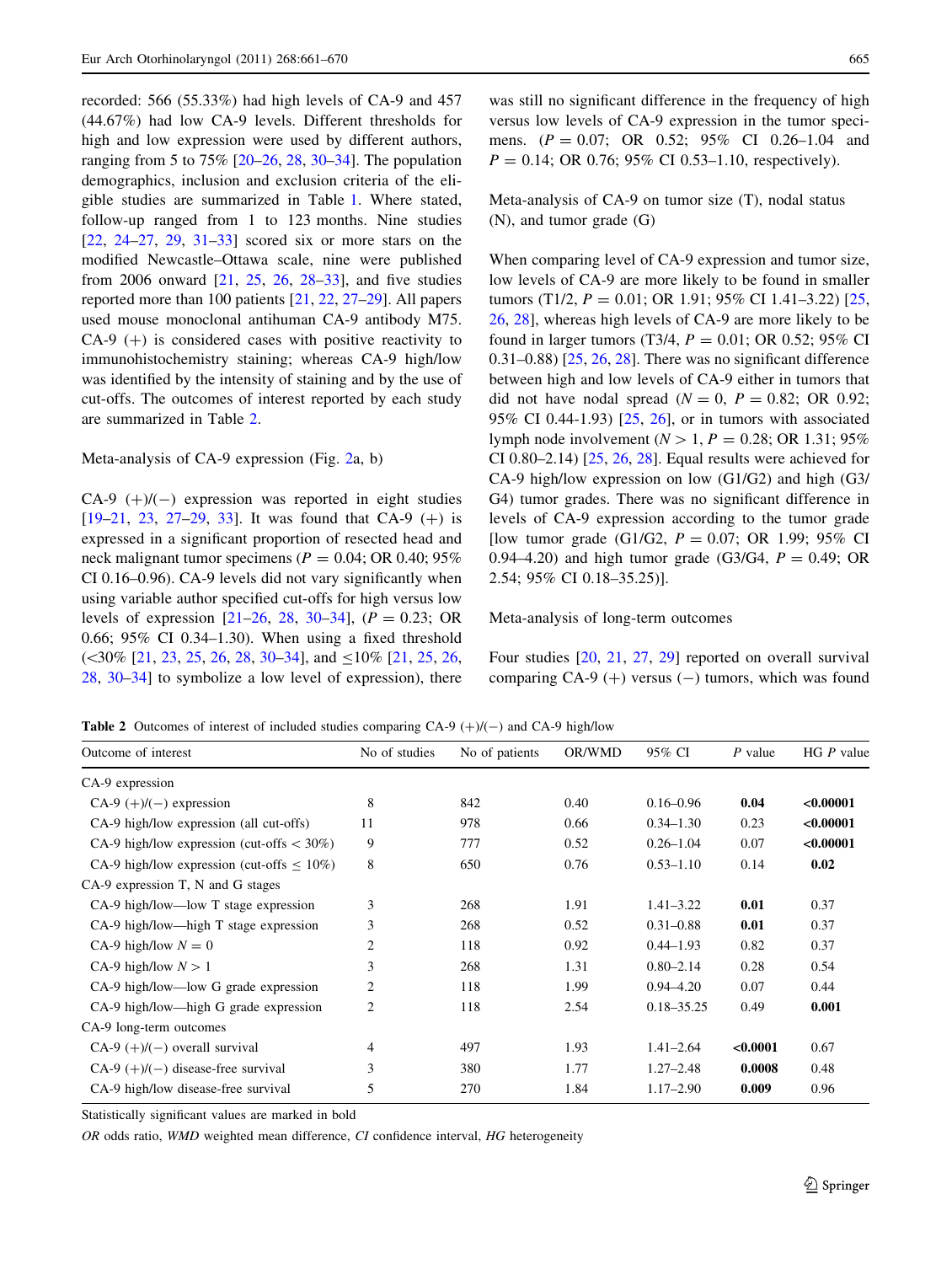<span id="page-5-0"></span>Fig. 2 Forest plots of comparison. CA-9 expression: **a** CA-9  $(+)/(-)$ , **b** CA-9 high/ low (using variable cut-offs)

| (a)                                            |        | <b>Odds Ratio</b>                                                                                    |                     |  |  |  |
|------------------------------------------------|--------|------------------------------------------------------------------------------------------------------|---------------------|--|--|--|
| <b>Study or Subgroup</b>                       |        | Weight M-H, Random, 95% CI                                                                           | M-H, Random, 95% CI |  |  |  |
| Beasley 23                                     | 11.4%  | $0.01$ $[0.00, 0.04]$                                                                                |                     |  |  |  |
| Choi 29                                        | 12.9%  | $0.52$ [0.31, 0.87]                                                                                  |                     |  |  |  |
| Eriksen 28                                     | 12.9%  | $0.15$ [0.09, 0.25]                                                                                  |                     |  |  |  |
| Hui 20                                         | 12.7%  | $0.40$ [0.22, 0.74]                                                                                  |                     |  |  |  |
| Koukourakis 19                                 | 12.4%  | 7.56 [3.67, 15.60]                                                                                   |                     |  |  |  |
| Koukourakis 21                                 | 13.1%  | $0.52$ [0.35, 0.78]                                                                                  |                     |  |  |  |
| Le 27                                          | 12.7%  | $0.65$ [0.36, 1.16]                                                                                  |                     |  |  |  |
| <b>Roh 33</b>                                  | 11.9%  | $0.43$ [0.18, 1.01]                                                                                  |                     |  |  |  |
| <b>Total (95% CI)</b>                          | 100.0% | $0.40$ [0.16, 0.96]                                                                                  |                     |  |  |  |
| <b>Total events</b>                            |        |                                                                                                      |                     |  |  |  |
|                                                |        | Heterogeneity: Tau <sup>2</sup> = 1.51; Chi <sup>2</sup> = 122.98, df = 7 (P < 0.00001); $I^2$ = 94% | 0.001               |  |  |  |
| Test for overall effect: $Z = 2.05$ (P = 0.04) |        | 10<br>1000<br>0.1<br>Favours CA-9 (+) Favours CA-9 (-)                                               |                     |  |  |  |

| Fig. 3 Forest plots of                |
|---------------------------------------|
| comparison. Long-term                 |
| outcomes: a overall survival.         |
| <b>b</b> disease-free survival CA-9   |
| $(+)$ /(-), and <b>c</b> disease-free |
| survival CA-9 high/low                |

|                                                |        | <b>Odds Ratio</b>                                                                                     | <b>Odds Ratio</b>                  |
|------------------------------------------------|--------|-------------------------------------------------------------------------------------------------------|------------------------------------|
| <b>Study or Subgroup</b>                       | Weight | M-H, Random, 95% CI                                                                                   | M-H. Random, 95% CI                |
| Beasley 23                                     | 8.2%   | $0.01$ [0.00, 0.04]                                                                                   |                                    |
| Eriksen 28                                     | 9.7%   | 1.17 [0.75, 1.85]                                                                                     |                                    |
| Hoogsteen 24                                   | 8.6%   | 9.00 [3.70, 21.87]                                                                                    |                                    |
| Jonathan 26                                    | 9.1%   | 1.00 [0.48, 2.07]                                                                                     |                                    |
| <b>Kim 25</b>                                  | 9.0%   | $0.34$ [0.16, 0.70]                                                                                   |                                    |
| Koukourakis 21                                 | 9.8%   | $0.52$ [0.35, 0.78]                                                                                   |                                    |
| Koukourakis 31                                 | 8.6%   | $0.48$ [0.20, 1.19]                                                                                   |                                    |
| Nordsmark 30                                   | 9.1%   | 0.70 [0.34, 1.47]                                                                                     |                                    |
| <b>Roh 33</b>                                  | 8.7%   | 1.60 [0.68, 3.74]                                                                                     |                                    |
| Schrijvers 32                                  | 9.4%   | 1.78 [0.99, 3.20]                                                                                     |                                    |
| Winter 22                                      | 9.7%   | $0.37$ [0.23, 0.59]                                                                                   |                                    |
| <b>Total (95% CI)</b>                          | 100.0% | $0.66$ [0.34, 1.30]                                                                                   |                                    |
| <b>Total events</b>                            |        |                                                                                                       |                                    |
|                                                |        | Heterogeneity: Tau <sup>2</sup> = 1.17; Chi <sup>2</sup> = 123.08, df = 10 (P < 0.00001); $I^2$ = 92% | 0.001<br>1000<br>10<br>0.1         |
| Test for overall effect: $Z = 1.20$ (P = 0.23) |        |                                                                                                       | Favours CA-9 high Favours CA-9 low |

| (a)                      |                                                                                                 |        |        |                           |                                                           |
|--------------------------|-------------------------------------------------------------------------------------------------|--------|--------|---------------------------|-----------------------------------------------------------|
|                          |                                                                                                 |        |        | <b>Mean Difference</b>    | <b>Mean Difference</b>                                    |
| <b>Study or Subgroup</b> | log[Mean Difference]                                                                            | SE     |        | Weight IV, Random, 95% CI | IV. Random, 95% CI                                        |
| Choi 29                  | 1.0406                                                                                          | 0.4218 | 14.4%  | 2.83 [1.24, 6.47]         |                                                           |
| Hui 20                   | 0.3293                                                                                          | 0.3871 | 17.1%  | 1.39 [0.65, 2.97]         |                                                           |
| Koukourakis 21           | 0.6414                                                                                          | 0.2335 | 46.9%  | 1.90 [1.20, 3.00]         |                                                           |
| Le 27                    | 0.6928                                                                                          | 0.343  | 21.7%  | 2.00 [1.02, 3.92]         |                                                           |
| <b>Total (95% CI)</b>    |                                                                                                 |        | 100.0% | 1.93 [1.41, 2.64]         |                                                           |
|                          | Heterogeneity: Tau <sup>2</sup> = 0.00; Chi <sup>2</sup> = 1.56, df = 3 (P = 0.67); $I^2 = 0\%$ |        |        |                           | 0.001<br>1000                                             |
|                          | Test for overall effect: $Z = 4.11$ (P < 0.0001)                                                |        |        |                           | 0 <sup>1</sup><br>10<br>Favours CA-9 (+) Favours CA-9 (-) |
| (b)                      |                                                                                                 |        |        |                           |                                                           |
|                          |                                                                                                 |        |        | <b>Mean Difference</b>    | <b>Mean Difference</b>                                    |

|  | <b>Study or Subgroup</b> | log[Mean Difference]                                                                                                                               |               |        | SE Weight IV, Random, 95% CI | IV, Random, 95% CI                                           |
|--|--------------------------|----------------------------------------------------------------------------------------------------------------------------------------------------|---------------|--------|------------------------------|--------------------------------------------------------------|
|  | Hui 20                   |                                                                                                                                                    | 0.2468 0.3387 | 25.4%  | 1.28 [0.66, 2.49]            |                                                              |
|  | Koukourakis 21           |                                                                                                                                                    | 0.6323 0.2219 | 59.2%  | 1.88 [1.22, 2.91]            |                                                              |
|  | Le 27                    |                                                                                                                                                    | 0.8755 0.4357 | 15.4%  | 2.40 [1.02, 5.64]            |                                                              |
|  | <b>Total (95% CI)</b>    |                                                                                                                                                    |               | 100.0% | 1.77 [1.27, 2.48]            |                                                              |
|  |                          | Heterogeneity: Tau <sup>2</sup> = 0.00; Chi <sup>2</sup> = 1.48, df = 2 (P = 0.48); $I^2 = 0%$<br>Test for overall effect: $Z = 3.35$ (P = 0.0008) |               |        |                              | 1000<br>0.001<br>10<br>Favours $CA-9 (+)$ Favours $CA-9 (-)$ |

# $(c)$

 $(b)$ 

|                          |                                                                                                         |               |        | <b>Mean Difference</b>       | <b>Mean Difference</b>                   |
|--------------------------|---------------------------------------------------------------------------------------------------------|---------------|--------|------------------------------|------------------------------------------|
| <b>Study or Subgroup</b> | log[Mean Difference]                                                                                    |               |        | SE Weight IV, Random, 95% CI | IV, Random, 95% CI                       |
| Hoogsteen 24             |                                                                                                         | 0.5951 0.3914 | 35.1%  | 1.81 [0.84, 3.90]            |                                          |
| Kim 25                   |                                                                                                         | 0.5913 0.4476 | 26.8%  | 1.81 [0.75, 4.34]            |                                          |
| Koukourakis 31           |                                                                                                         | 0.0048 1.4183 | 2.7%   | $1.00$ [0.06, 16.19]         |                                          |
| Nordsmark 30             |                                                                                                         | 0.9389 0.5667 | 16.7%  | 2.56 [0.84, 7.76]            |                                          |
| Schrijvers 32            |                                                                                                         | 0.4568 0.5359 | 18.7%  | 1.58 [0.55, 4.51]            |                                          |
| <b>Total (95% CI)</b>    |                                                                                                         |               | 100.0% | 1.84 [1.17, 2.90]            |                                          |
|                          | Heterogeneity: Tau <sup>2</sup> = 0.00; Chi <sup>2</sup> = 0.60, df = 4 (P = 0.96); l <sup>2</sup> = 0% |               |        |                              | 1000<br>0.001<br>0.1                     |
|                          | Test for overall effect: $Z = 2.63$ (P = 0.009)                                                         |               |        |                              | 10<br>Favours CA-9 high Favours CA-9 low |

to be significantly reduced when CA-9 is positive  $(P < 0.0001; \text{ OR } 1.93; 95\% \text{ CI } 1.41-2.64)$ . Disease-free survival is significantly reduced in patients with tumors expressing CA-9  $(P = 0.0008; \text{ OR } 1.77; 95\% \text{ CI}$ 1.27–2.48) [[19–](#page-8-0)[21\]](#page-9-0) and if the level of CA-9 is high [\[24](#page-9-0), [25,](#page-9-0) [30–32](#page-9-0)] ( $P = 0.009$ ; OR 1.84; 95% CI 1.17–2.90).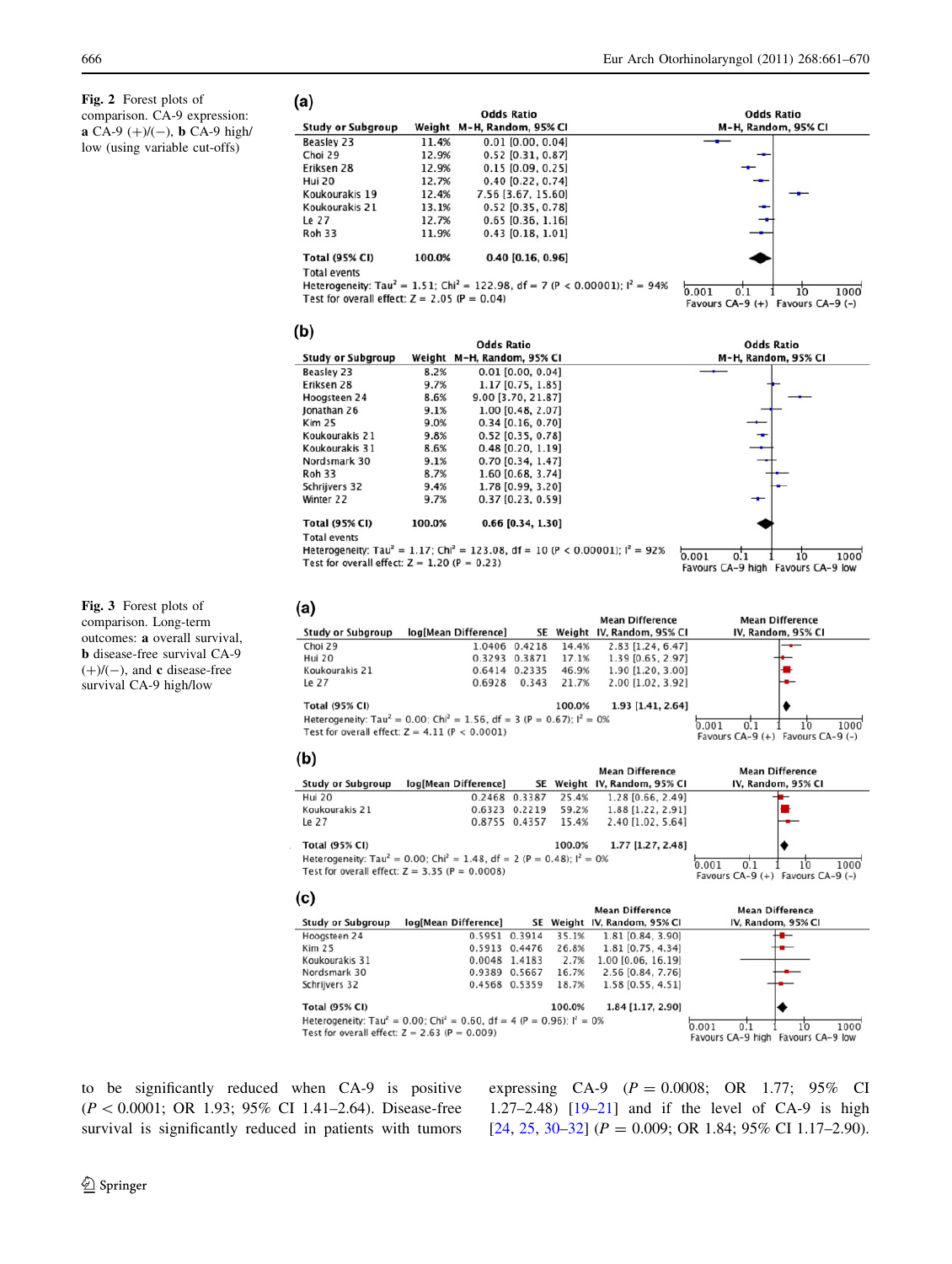Forest plots on long-term outcomes are shown in Fig. [3](#page-5-0)a–c.

#### Sensitivity analysis (Table 3)

#### Meta-analysis on papers reporting  $>100$  patients

Five studies comparing CA-9  $(+)/(-)$  reported more than 100 patients [[21,](#page-9-0) [22,](#page-9-0) [27–29\]](#page-9-0). CA-9 was significantly expressed on resected head and neck malignant tumors  $(P = 0.001; \text{ OR } 0.41; 95\% \text{ CI } 0.24-0.70)$ . Overall survival [[21,](#page-9-0) [27,](#page-9-0) [29\]](#page-9-0) and disease-free survival [\[21](#page-9-0), [27](#page-9-0)] are significantly reduced when CA-9 is positive ( $P \lt 0.0001$ ; OR 2.06; 95% CI 1.46-2.91) and  $(P = 0.0006;$  OR 1.98; 95% CI 1.34–2.92).

Nine retrospective studies [\[22](#page-9-0), [24–27,](#page-9-0) [29,](#page-9-0) [31–33\]](#page-9-0) scoring six or more stars on the modified Newcastle–Ottawa scale were analyzed. CA-9 was significantly expressed in a significant number of resected head and neck malignant tumors ( $P = 0.0008$ ; OR 0.55; 95% CI 0.38–0.78) [[27,](#page-9-0) [29,](#page-9-0) [33](#page-9-0)]. Levels of CA-9 expression (high/low) did not reach a significantly differ when using variable [[22,](#page-9-0) [24–26,](#page-9-0) [31–33\]](#page-9-0) and  $\langle 30\%$  [\[25](#page-9-0), [26](#page-9-0), [31–33\]](#page-9-0) cut-offs, however, when a threshold of  $\leq 10\%$  [[25,](#page-9-0) [26,](#page-9-0) [31](#page-9-0)] is chosen, CA-9 is significantly expressed ( $P = 0.03$ ; OR 0.59; 95% CI 0.36–0.95). Overall survival does not improve in patients with head and neck malignant tumors containing low levels of CA-9 compared to those containing higher levels ( $P = 0.98$ ; OR

**Table 3** Sensitive analysis comparing CA-9  $(+)/(-)$  and CA-9 high/low

| Outcome of interest                              | No of studies    | No of patients | OR/WMD | 95% CI         | $P$ value | HG $P$ value |
|--------------------------------------------------|------------------|----------------|--------|----------------|-----------|--------------|
| Studies reporting on more than 100 patients      |                  |                |        |                |           |              |
| CA-9 $(+)/(-)$ expression                        | 5                | 765            | 0.41   | $0.24 - 0.70$  | 0.001     | 0.0006       |
| $CA-9 (+)/(-)$ overall survival                  | 3                | 407            | 2.06   | 1.46-2.91      | < 0.0001  | 0.71         |
| CA-9 $(+)/(-)$ disease-free survival             | $\overline{c}$   | 290            | 1.98   | $1.34 - 2.92$  | 0.0006    | 0.62         |
| High-quality studies                             |                  |                |        |                |           |              |
| CA-9 $(+)/(-)$ expression                        | 3                | 252            | 0.55   | $0.38 - 0.78$  | 0.0008    | 0.72         |
| CA-9 high/low expression (all cut-offs)          | 7                | 494            | 0.92   | $0.46 - 2.34$  | 0.92      | < 0.00001    |
| CA-9 high/low expression (cut-offs $<$ 30%)      | 5                | 291            | 0.87   | $0.45 - 1.69$  | 0.69      | 0.004        |
| CA-9 high/low expression (cut-offs $\leq 10\%$ ) | 3                | 157            | 0.55   | $0.28 - 1.08$  | 0.08      | 0.11         |
| CA-9 $(+)/(-)$ overall survival                  | $\overline{c}$   | 218            | 2.30   | $1.36 - 3.87$  | 0.002     | 0.52         |
| CA-9 high/low overall survival                   | $\overline{c}$   | 99             | 0.01   | $-0.92 - 0.95$ | 0.98      | 0.78         |
| CA-9 high/low disease-free survival              | 4                | 258            | 1.72   | $1.05 - 2.83$  | 0.03      | 0.98         |
| CA-9 high/low—low T stage expression             | $\overline{c}$   | 118            | 1.99   | $0.60 - 6.57$  | 0.26      | 0.16         |
| CA-9 high/low—high T stage expression            | $\overline{c}$   | 118            | 0.50   | $0.15 - 1.66$  | 0.26      | 0.16         |
| CA-9 high/low $N = 0$                            | $\overline{c}$   | 118            | 0.92   | $0.44 - 1.93$  | 0.82      | 0.37         |
| CA-9 high/low $N > 1$                            | $\overline{c}$   | 118            | 1.09   | $0.82 - 2.30$  | 0.82      | 0.37         |
| CA-9 high/low—low G grade expression             | $\overline{c}$   | 118            | 1.99   | $0.94 - 4.20$  | 0.07      | 0.44         |
| CA-9 high/low-high G grade expression            | $\boldsymbol{2}$ | 118            | 2.54   | $0.18 - 35.25$ | 0.49      | 0.001        |
| Studies published in or after 2006               |                  |                |        |                |           |              |
| CA-9 $(+)/(-)$ expression                        | $\overline{4}$   | 508            | 0.36   | $0.19 - 0.68$  | 0.002     | 0.0008       |
| CA-9 high/low expression (cut-offs $<$ 30%)      | $\tau$           | 653            | 0.76   | $0.50 - 1.18$  | 0.22      | 0.002        |
| CA-9 high/low expression (cut-offs $\leq 10\%$ ) | 6                | 562            | 0.66   | $0.45 - 0.99$  | 0.04      | 0.03         |
| $CA-9 (+)/(-)$ overall survival                  | $\overline{c}$   | 315            | 2.09   | $1.40 - 3.11$  | 0.0003    | 0.41         |
| CA-9 high/low overall survival                   | $\overline{c}$   | 99             | 1.01   | $0.40 - 2.59$  | 0.98      | 0.78         |
| CA-9 high/low disease-free survival              | 4                | 247            | 1.86   | $1.06 - 3.26$  | 0.03      | 0.90         |
| CA-9 high/low—low T stage expression             | 3                | 268            | 1.91   | $1.41 - 3.22$  | 0.01      | 0.37         |
| CA-9 high/low—high T stage expression            | 3                | 268            | 0.52   | $0.31 - 0.88$  | 0.01      | 0.37         |
| CA-9 high/low $N = 0$                            | $\overline{c}$   | 118            | 0.92   | $0.44 - 1.93$  | 0.82      | 0.37         |
| CA-9 high/low $N > 1$                            | 3                | 268            | 1.31   | $0.80 - 2.14$  | 0.28      | 0.54         |
| CA-9 high/low-low G grade expression             | 3                | 118            | 1.99   | $0.94 - 4.20$  | 0.07      | 0.44         |
| CA-9 high/low—high G grade expression            | 3                | 118            | 2.54   | $0.18 - 35.25$ | 0.49      | 0.001        |

Statistically significant values are marked in bold

OR odds ratio, WMD weighted mean difference, CI confidence interval, HG heterogeneity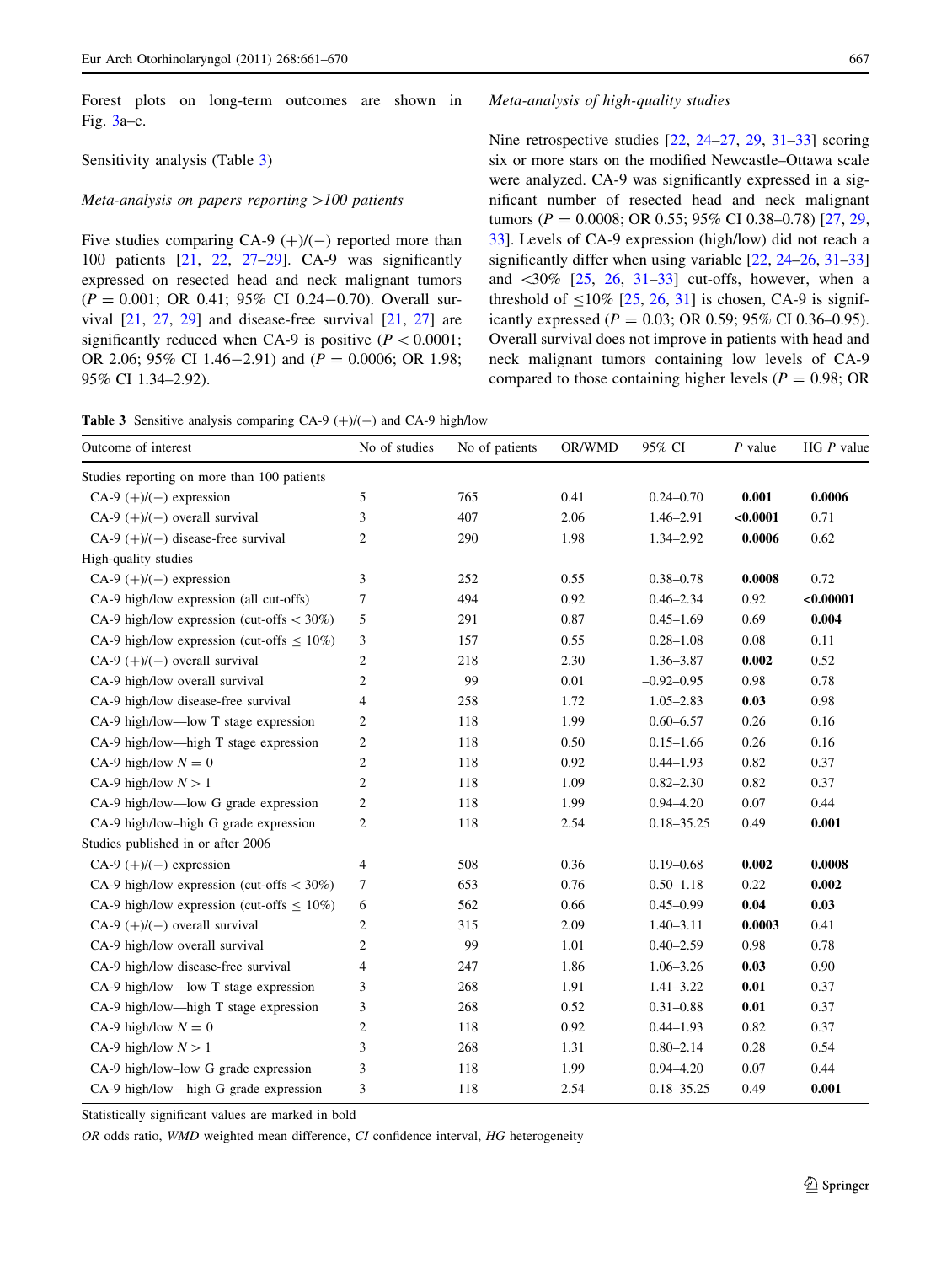0.01;  $95\%$  CI  $-0.92$  to 0.95) [\[25](#page-9-0), [31](#page-9-0)]. Disease-free survival is significantly reduced for patients with high levels of intra-tumoral CA-9  $(P = 0.03; \text{ OR } 1.72; 95\% \text{ CI}$ 1.05–2.83) [\[24](#page-9-0), [25](#page-9-0), [31,](#page-9-0) [32\]](#page-9-0). There was no significant difference in the levels of CA-9 expression when subdividing according to the tumor size (low/high), nodal status (no involvement/involvement), and tumor grade (low/high)  $(P = 0.26, P = 0.26, P = 0.82, P = 0.28, P = 0.07,$  $P = 0.49$  [[25,](#page-9-0) [26\]](#page-9-0).

# Meta-analysis of studies in or after 2006

Higher levels of CA-9 are expressed in head and neck tumors when using a cut-off equal or less than 10%  $(P = 0.04; \text{ OR } 0.66; 95\% \text{ CI } 0.45{\text -}0.99)$  [[21](#page-9-0), [25,](#page-9-0) [26](#page-9-0), [28,](#page-9-0) [30,](#page-9-0) [31\]](#page-9-0); otherwise similar results to the original analysis were obtained.

#### Discussion

CA-9 catalyzes the reversible hydration of carbon dioxide to carbonic acid. This leads to intracellular alkalosis and extracellular acidosis in the tumor microenvironment, which allows tumors to survive under hypoxic conditions. Furthermore, extracellular acidosis facilitates the breakdown of the extracellular matrix promoting local invasion and metastasis  $[25]$  $[25]$ . Thus, the expression of CA-9 in tumors may indicate the presence of hypoxic cells with more aggressive behavior and treatment resistance due to the hypoxia-induced cellular changes [[25,](#page-9-0) [35](#page-9-0)].

This meta-analysis of 16 studies demonstrated that CA-9 is present in the majority of head and neck cancer specimens: 60.83% are CA-9 positive and 56.15% contain high levels of CA-9. This result was statistically significant in studies that measured absolute presence of CA-9, but not for those studies that looked at percentage of tumor cells staining for CA-9 unless a cut-off value of 10% was used. Thus, statistical analysis of CA-9 expression was better achieved either using reactivity or absence of staining  $(\pm)$ , or by intensity staining with a low threshold of claiming high uptake.

It may be a law of ''all or nothing'' when considering CA-9 expression in head and neck malignancy, as has been shown that presence or absence of CA-9 expression was correlated significantly with overall survival and diseasefree survival. On the other hand, subdividing further into high or low levels of CA-9 expression did not further affect survival. The only exception was a cut-off of  $\leq 10\%$  on sensitivity analysis. This discrepancy may be correlated with the fact that the cut-offs should be less than 5%, confirming the ''all or nothing hypothesis''. Unfortunately, there were no studies using those cut-offs, and hence such sub-analysis could not be performed.

It is known that tumors with CA-9 expression have a significant poorer complete response rate to chemoradiotherapy. This suggests that the levels of hypoxia necessary for the induction of CA-9 are clinically relevant to resistance to radiotherapy [\[19](#page-8-0)]. Assessment of endogenous hypoxia markers, apart from being a simpler method associated with clinically relevant hypoxia, also reflects metabolic and biochemical conditions, which can be involved in radiation resistance [[21\]](#page-9-0).

An initial outcome of interest and purpose of this project were to perform a meta-analysis on a co-expression of CA-9 and microvessel density (MVD), and to correlate these results with recurrence and disease-specific survival. MVD has been associated with an increased incidence of hematogeneous metastasis and poor prognosis [[8\]](#page-8-0). The expression of CA-9 is mainly confined in tumors with very low MVD. The poor blood supply in these tumors probably accounts for hypoxia-mediated induction of CA-9 [\[19](#page-8-0)]. A limitation of this study was that only two of the included papers [\[19](#page-8-0), [23](#page-9-0)] reported on these markers. There was a non-significant incidence of co-expression of CA-9 and low MVD ( $P = 0.06$ ). A larger number of studies would be required to demonstrate if there was a significant association. However, immunohistochemical staining of tumor sections for several hypoxic markers might be a useful approach to identify prognostically distinct subgroups of patients with advanced head and neck cancer [\[36](#page-9-0)].

We have demonstrated that low levels of CA-9 is more likely to be expressed at lower T (T1/T2) stages ( $P = 0.01$ ) and high levels of CA-9 at higher T (T3/T4) stages  $(P = 0.01)$ . Therefore, we might suggest that CA-9 assists in tumor growth, such that tumors with a higher level of CA-9 can attain a larger size that those with less CA-9 expression. Analysis of nodal stages and tumor grades with respect to high or low levels of CA-9 did not reach statistical significance. Unfortunately, only one paper [[28\]](#page-9-0) compared CA-9 presence or absence at T and N stages, therefore, no meta-analysis could be performed.

Despite the strength of our study, there are some limitations we should discuss. First, 14 out of 16 studies included are retrospective [[19,](#page-8-0) [21–29,](#page-9-0) [31–34](#page-9-0)]. In this case, there is a practical consideration that limits the number of cases that can be collected and analyzed. The use of metaanalytic techniques allowed the inclusion of 1,470 patients. A sample of this size is substantial because to accumulate such data in a randomized, controlled trial setting would take considerable time and cost.

It is important to note that in a meta-analysis data from a wide variety of sources are combined. As illustrated in Table [1](#page-2-0), there is a degree of heterogeneity in the threshold different centers used for designating a sample's intensity as high or low in its positivity for CA-9. This means that in the watershed areas some samples with the same intensity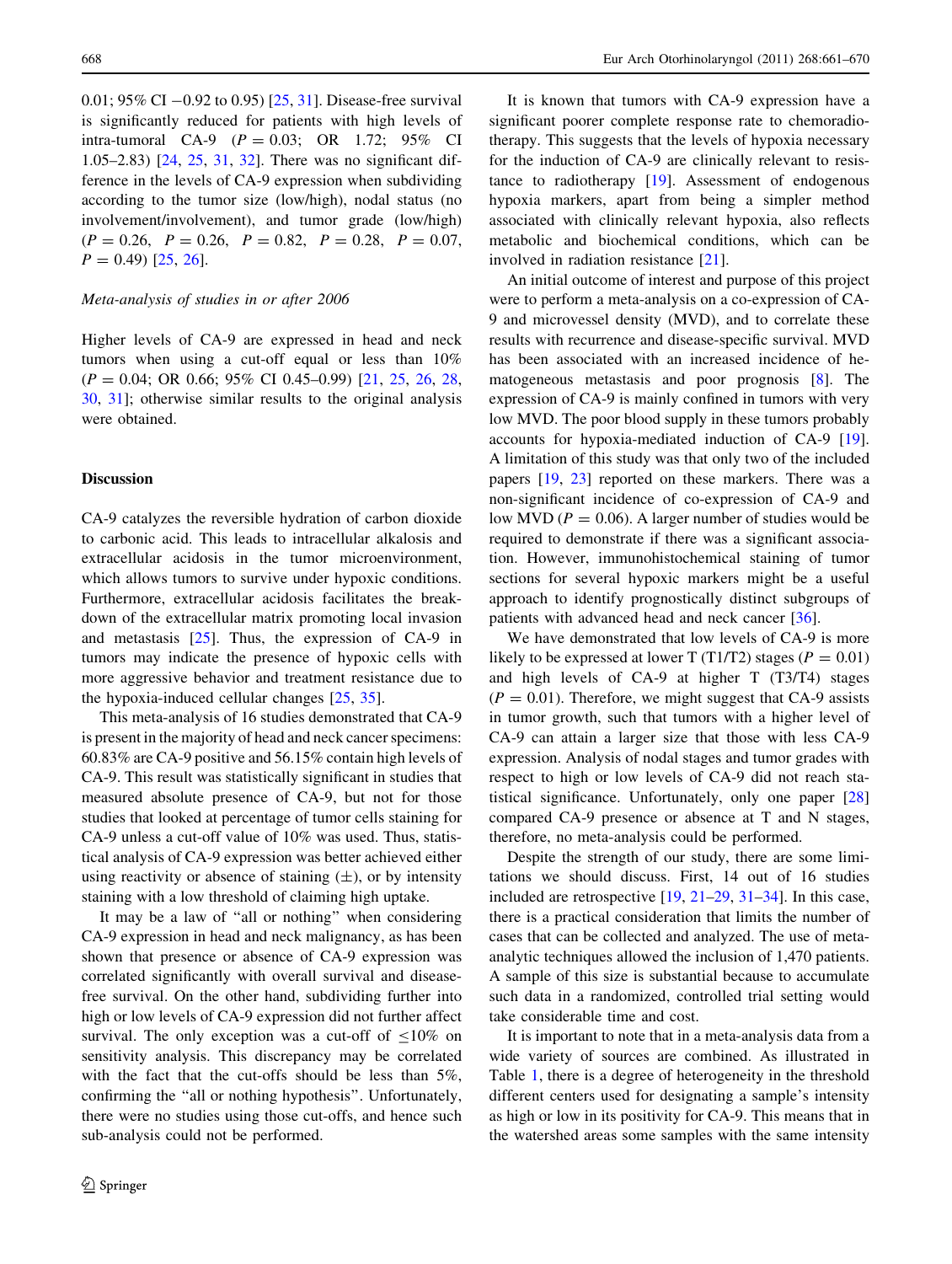<span id="page-8-0"></span>staining could have been analyzed in either low or high intensity group depending on which center they originated from. This could potentially have artificially reduced the extent of the correlation found between CA-9 positivity and reduced survival.

This study looked at the effect of CA-9 positivity on pooled data from all squamous cell carcinomas of the head and neck as well as nasopharyngeal cancer. It is possible that outcomes from certain cancer subtypes have a stronger association with CA-9 than others, although the fact that a highly significant result was found with the pooled data suggests that it is an important marker in head and neck cancers per se. However, more work focusing on specific tumor types needs to be done to confirm or refute this hypothesis.

Despite these limitations, our study provides significant information concerning the impact of CA-9 expression on survival of head and neck cancer. The results may be used in the future for designing prospective studies which take into account the tumor aggressiveness, as depicted by the expression of hypoxia induced marker CA-9.

All of the cancers studied were histologically defined as squamous cell carcinoma  $[19, 21-34]$ , except one  $[20]$  $[20]$ , which was nasopharyngeal carcinoma. In the West, nasopharyngeal carcinoma usually belongs to the WHO type I squamous cell carcinoma, which is associated with alcohol and smoking. In many parts of Asia, nasopharyngeal carcinoma histologically belongs to WHO types II and III, nonkeratinizing and undifferentiated carcinoma. Unlike WHO type I, types II and III have no association with alcohol and smoking but are strongly associated with the Ebstein-Barr virus [[20,](#page-9-0) [37\]](#page-9-0). We could suggest that the possibility of further studies, evaluating the significance of CA-9 as a prognostic marker of survival in nasopharyngeal carcinoma.

Conflict of Interest None declared.

#### References

- 1. Bui MH, Seligson D, Han KR, Pantuck AJ, Dorey FJ, Huang Y, Horvath S, Leibovich BC, Chopra S, Liao SY, Stanbridge E, Lerman MI, Palotie A, Figlin RA, Belldegrun AS (2003) Carbonic anhydrase IX is an independent predictor of survival in advanced renal clear cell carcinoma: implications for prognosis and therapy. Clin Cancer Res 9:802–811
- 2. Giatromanolaki A, Koukourakis MI, Sivridis E, Pastorek J, Wykoff CC, Gatter KC, Harris AL (2001) Expression of hypoxiainducible carbonic anhydrase-9 relates to angiogenic pathways and independently to poor outcome in non-small cell lung cancer. Cancer Res 61:7992–7998
- 3. Hedley D, Pintilie M, Woo J, Morrison A, Birle D, Fyles A, Milosevic M, Hill R (2003) Carbonic anhydrase ix expression, hypoxia, and prognosis in patients with uterine cervical carcinomas. Clin Cancer Res 9:5666–5674
- 4. Bui MH, Visapaa H, Seligson D, Kim H, Han KR, Huang Y, Horvath S, Stanbridge EJ, Palotie A, Figlin RA, Belldegrun AS (2004) Prognostic value of carbonic anhydrase IX and Ki67 as predictors of survival for renal cell clear carcinoma. J Urol 171:2461–2466
- 5. Swinson DE, Jones JL, Richardson D, Wykoff C, Turley H, Pastorek J, Taub N, Harris AL, O'Byrne K (2003) Carbonic anhydrase IX expression, a novel surrogate marker of tumor hypoxia, is associated with a poor prognosis in non-small-cell lung cancer. J Clin Oncol 21:473–482
- 6. Loncaster JA, Harris AL, Davidson SE, Logue JP, Hunter RD, Wycoff CC, Pastorek J, Ratcliffe PJ, Stratford IJ, West CM (2001) Carbonic anhydrase (CA IX) expression, a potential new intrinsic marker of hypoxia: correlations with tumor oxygen measurements and prognosis in locally advanced carcinoma of the cervix. Cancer Res 61:6394–6399
- 7. Sakata K, Someya M, Nagakura H, Nakata K, Oouchi A, Takagi M, Hareyama M (2008) Brachytherapy for oral tongue cancer: an analysis of treatment results with various biological markers. Jpn J Clin Oncol 38:402–407
- 8. Rasheed S, Harris AL, Tekkis PP, Turley H, Silver A, McDonald PJ, Talbot IC, Glynne-Jones R, Northover JM, Guenther T (2009) Assessment of microvessel density and carbonic anhydrase-9 (CA-9) expression in rectal cancer. Pathol Res Pract 205:1–9
- 9. Chia SK, Wykoff CC, Watson PH, Han C, Leek RD, Pastorek J, Gatter KC, Ratcliffe P, Harris AL (2001) Prognostic significance of a novel hypoxia-regulated marker, carbonic anhydrase IX, in invasive breast carcinoma. J Clin Oncol 19:3660–3668
- 10. Hynninen P, Vaskivuo L, Saarnio J, Haapasalo H, Kivela¨ J, Pastoreková S, Pastorek J, Waheed A, Sly WS, Puistola U, Parkkila S (2006) Expression of transmembrane carbonic anhydrases IX and XII in ovarian tumors. Histopathology 49:594–602
- 11. Måseide K, Kandel RA, Bell RS, Catton CN, O'Sullivan B, Wunder JS, Pintilie M, Hedley D, Hill RP (2004) Carbonic anhydrase IX as a marker for poor prognosis in soft tissue sarcoma. Clin Cancer Res 10:4464–4471
- 12. Couvelard A, O'Toole D, Leek R, Turley H, Sauvanet A, Degott C, Ruszniewski P, Belghiti J, Harris AL, Gatter K, Pezzella F (2005) Expression of hypoxia-inducible factors is correlated with the presence of a fibrotic focus and angiogenesis in pancreatic ductal adenocarcinomas. Histopathology 46:668–676
- 13. Clarke M, Horton R (2001) Bringing it all together: Lancet-Cochrane collaborate on systematic reviews. Lancet 357:1728
- 14. Stroup DF, Berlin JA, Morton SC, Olkin I, Williamson GD, Rennie D, Moher D, Becker BJ, Sipe TA, Thacker SB (2000) Meta-analysis of observational studies in epidemiology: a proposal for reporting. Meta-analysis Of Observational Studies in Epidemiology (MOOSE) group. JAMA 283:2008–2012
- 15. DerSimonian R, Laird N (1986) Meta-analysis in clinical trials. Control Clin Trials 7:177–188
- 16. Egger M, Davey Smith G, Schneider M, Minder C (1997) Bias in meta-analysis detected by a simple, graphical test. BMJ 315:629–634
- 17. Mantel N, Haenszel W (1959) Statistical aspects of the analysis of data from retrospective studies of disease. J Natl Cancer Inst 22:719–748
- 18. Athanasiou T, Al-Ruzzeh S, Kumar P, Crossman MC, Amrani M, Pepper JR, Del Stanbridge R, Casula R, Glenville B (2004) Offpump myocardial revascularization is associated with less incidence of stroke in elderly patients. Ann Thorac Surg 77:745–753
- 19. Koukourakis MI, Giatromanolaki A, Sivridis E, Simopoulos K, Pastorek J, Wykoff CC, Gatter KC, Harris AL (2001) Hypoxiaregulated carbonic anhydrase-9 (CA9) relates to poor vascularization and resistance of squamous cell head and neck cancer to chemotherapy. Clin Cancer Res 7:3399–3403